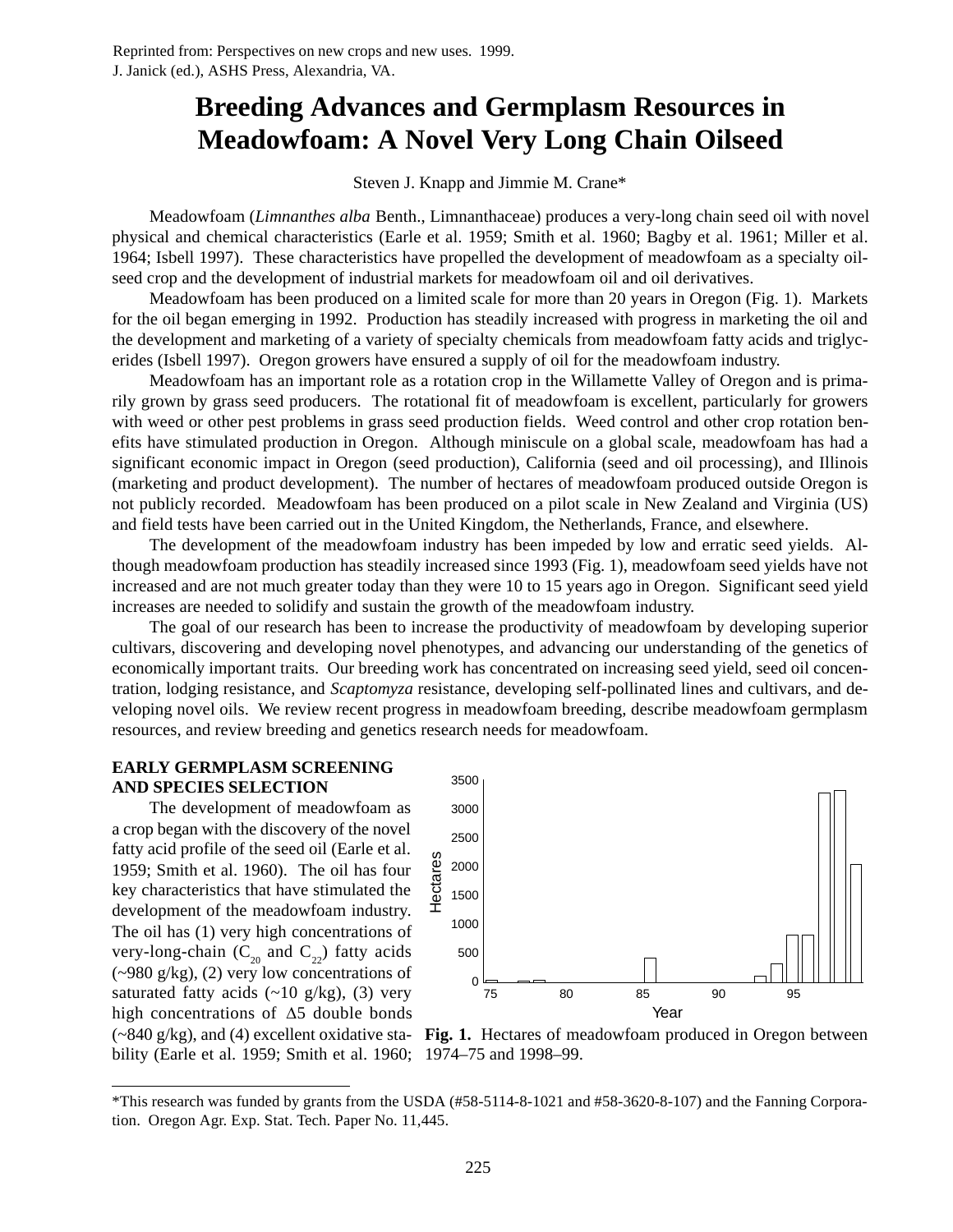Bagby et al. 1961; Miller et al. 1964; Isbell 1997).

The early germplasm screening and species selection work produced several key findings that have since dictated the course of meadowfoam research and development. *First*, the novel fatty acids of meadowfoam are found throughout the genus in similar proportions and concentrations (Bagby et al. 1961; Earle et al. 1959; Miller et al. 1964; Smith et al. 1960). This discovery showed that novel oils were produced by all of the known species and that species could be selected for commercial development on the basis of agronomic performance alone. *Second*, *L. alba* and *L. douglasii* were shown to produce greater biomass and seed yields than other meadowfoam species (Gentry and Miller 1965; Higgins et al. 1971; Pierce and Jain 1977; Jain et al. 1977; Brown and Jain 1979; Brown et al. 1979; Jain and Abeulgasim 1981; Krebs and Jain 1985; Jain 1989). This discovery narrowed the focus of crop development research to these two species. *Third*, the lack of nonshattering phenotypes in *L. douglasii* and presence of non-shattering phenotypes in *L. alba* (Jain 1989; Dole and Jain 1992) narrowed the focus of cultivar development research in Oregon to *L. alba* and led to the development of Foamore (PI 543894), the first non-shattering cultivar (Calhoun and Crane 1974).

#### **GERMPLASM RESOURCES**

*Limnanthes* (meadowfoam) is a genus of 17 species and subspecies belonging to two Sections (Inflexae and Reflexae) of the Limnanthaceae (Mason 1952) (Table 1). The USDA maintains germplasm for several of these species. Our laboratory maintains an *L. alba* germplasm collection and concentrates on the develop-

ment of *L. alba* germplasm and cultivars. *L. alba* is a predominantly allogamous, self-compatible, diploid  $(x = 5)$  in Section Inflexae (Mason 1952; Jain 1978).

Two inter-fertile *L. alba* subspecies have been described (*L. alba* ssp. *alba* and *L. alba* ssp. *versicolor*). Partially fertile inter-specific hybrids can be made between *L. alba* and secondary gene pool species of Section Inflexae (e.g., *L. gracilis* and *L. floccosa*) (Table 1). Hybrids between *L. alba* and tertiary gene pool species of Section Reflexae species (e.g., *L. douglasii*) are sterile. The genetic diversity of several related species can be accessed through inter-specific crosses. We assigned species and subspecies to primary, secondary, and tertiary gene (germplasm) pools on the basis of the fertility of inter-subspecific and inter-specific hybrids with *L. alba* (Table 1).

The *primary gene pool* of *L. alba* is comprised of *L. alba* ssp. *alba* and *L. alba* ssp. *versicolor*. Crosses between these subspecies are fertile and seem to undergo normal meioses (Mason 1952; Knapp and Crane 1998, unpubl. data). Partially fertile progenies have been produced from crosses between *L. alba* and all of the species we assigned to the secondary gene pool (Table 1). Fertile progenies have not been produced from crosses between *L. alba* and the species we assigned to the tertiary gene pool. One backcross to *L. alba* greatly increases the fertility of progeny from crosses between primary and secondary gene pool species. Secondary gene **Table 1.** Meadowfoam germplasm resources held by the United State Department of Agriculture (USDA) National Plant Germplasm System (NPGS) and the Oregon State University (OSU) Center for Oilseed Research (CORE).

|                                | No.                 |                  |
|--------------------------------|---------------------|------------------|
| <i>Limnanthes</i> species      | accessions          | Source           |
|                                | Primary gene pool   |                  |
| L. alba                        | 18                  | USDA NPGS        |
| L. alba                        | $\sim$ 30           | OSU              |
| L. alba ssp. alba              | 4                   | <b>USDA NPGS</b> |
| L. alba ssp. versicolor        | 1                   | <b>USDA NPGS</b> |
| L. alba ssp. versicolor        | 5                   | OSU              |
|                                | Secondary gene pool |                  |
| L. gracilis                    | 2                   | <b>USDA NPGS</b> |
| L. gracilis ssp. parishii      | 1                   | USDA NPGS        |
| L. gracilis ssp. gracilis      | 1                   | <b>USDA NPGS</b> |
| L. floccosa                    | 5                   | <b>USDA NPGS</b> |
| L. floccosa ssp. bellingeriana | $\overline{c}$      | <b>USDA NPGS</b> |
| L. floccosa ssp. pumila        | $\overline{2}$      | <b>USDA NPGS</b> |
| L. floccosa ssp. grandiflora   | 1                   | USDA NPGS        |
| L. floccosa ssp. floccosa      | 1                   | OSU              |
| L. floccosa ssp. californica   | 1                   | OSU              |
| L. montana                     | 1                   | <b>USDA NPGS</b> |
|                                | Tertiary gene pool  |                  |
| L. bakeri                      | 2                   | USDA NPGS        |
| L. douglasii                   | 3                   | USDA NPGS        |
| L. douglasii ssp. douglasii    | 1                   | USDA NPGS        |
| L. douglasii ssp. nivea        | 5                   | <b>USDA NPGS</b> |
| L. douglasii ssp. rosea        | $\overline{2}$      | USDA NPGS        |
| L. macounii                    | 1                   | USDA NPGS        |
| L. striata                     | 2                   | USDA NPGS        |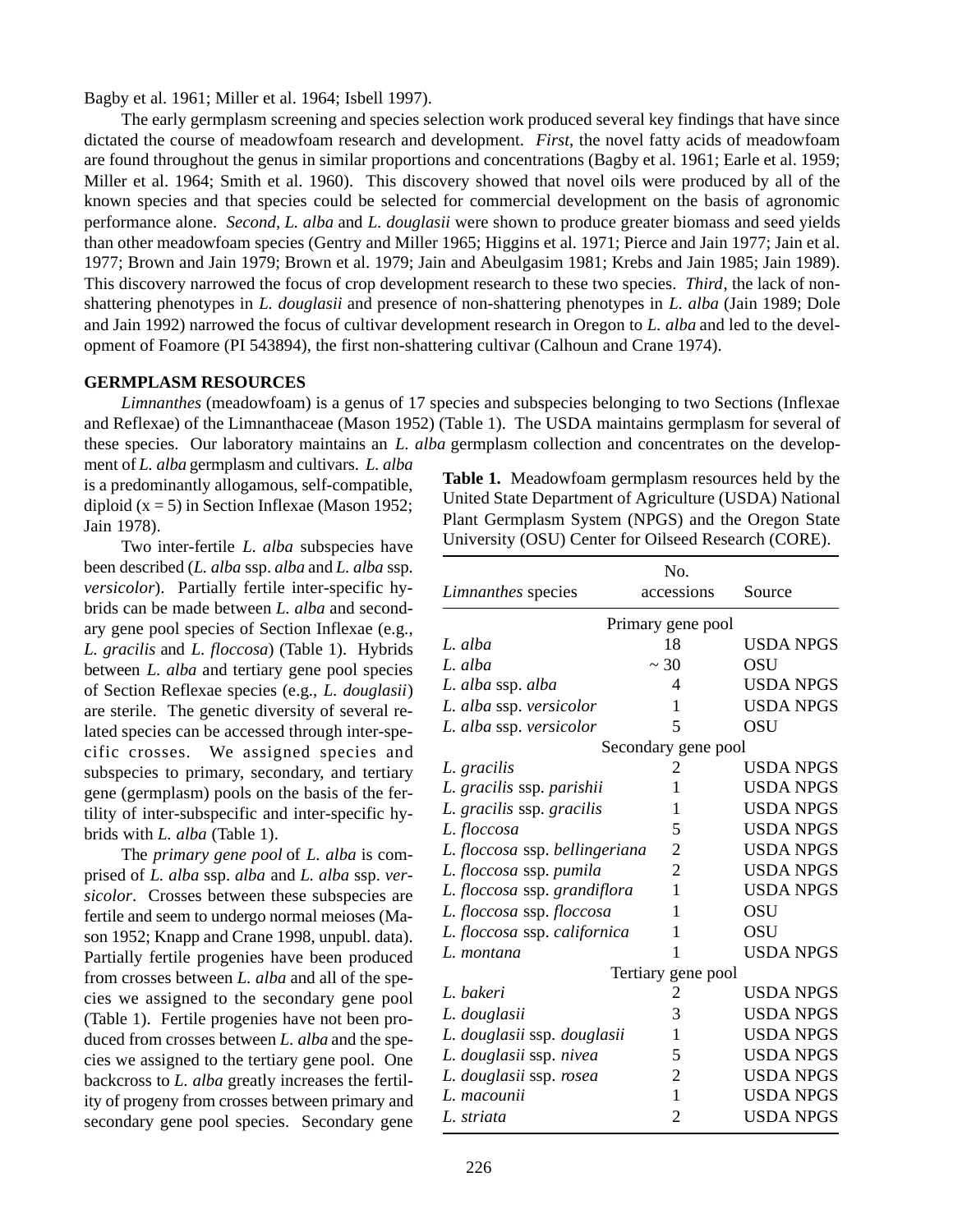pool species, however, are vastly inferior to *L. alba* for agronomically important traits and have limited utility for enhancing meadowfoam seed and oil yield in the short run.

The USDA National Plant Germplasm System (NPGS) holds seed of 23 *L. alba* and 15 secondary gene pool accessions (Table 1). The working collection is maintained by USDA-ARS Plant Introduction Station (Pullman, WA). Passport data on the working collection can be accessed through the Germplasm Resource Information Network or GRIN (http//:www.ars-grin.gov). The OSU Center for Oilseed Research (CORE) presently holds 30 or more *L. alba* accessions, in addition to families and lines from numerous segregating populations and mapping populations (Table 2). The CORE accessions are comprised of unreleased germplasm populations (selected and unselected), recollected wild populations, newly discovered and collected wild populations, unreleased inbred lines, novel genetic stocks, unreleased experimental cultivars, and released cultivars.

The *L. alba* germplasm collection held by the USDA is primarily comprised of wild populations, most of which were collected between 1962 and 1972. These accessions have not been regenerated since being deposited and have slowly and steadily degraded. Although meadowfoam seed can be kept alive in low humidity cold storage for ~15 years, much of the seed in the collection is more than 25 years old. These accessions will eventually be completely lost unless the collection is regenerated or the accessions are recollected and routinely regenerated.

| Accession           | Description                                                                            |  |
|---------------------|----------------------------------------------------------------------------------------|--|
| Knowles (OMF69)     | Released insect-pollinated cultivar                                                    |  |
| OMF78               | Experimental insect-pollinated cultivar                                                |  |
| OMF86               | Experimental insect-pollinated cultivar                                                |  |
| OMF103              | Experimental insect-pollinated cultivar                                                |  |
| <b>OMF156</b>       | Experimental insect-pollinated cultivar                                                |  |
| OMF78- $C_1$        | Experimental insect-pollinated cultivar                                                |  |
| OMF58               | Unselected insect-pollinated germplasm population (diverse pedigree)                   |  |
| OMF59               | Unselected insect-pollinated germplasm population (diverse pedigree)                   |  |
| <b>OMF157</b>       | Unselected insect-pollinated germplasm population ( $OMF62 \times OMF154$ )            |  |
| OMF <sub>62</sub>   | High oil insect-pollinated germplasm population                                        |  |
| OMF87               | High oil insect-pollinated germplasm population                                        |  |
| <b>OMF154</b>       | Large seeded insect-pollinated germplasm population                                    |  |
| OMF-Redding (OMF66) | Wild L. alba ssp. versicolor population                                                |  |
| <b>OMF158</b>       | Wild L. alba ssp. versicolor population (recollected PI 283705)                        |  |
| <b>OMF159</b>       | Wild L. alba ssp. versicolor population (recollected PI 374791)                        |  |
| OMF160              | Wild L. alba ssp. versicolor population (recollected PI 374801)                        |  |
| <b>OMF161</b>       | Wild L. alba ssp. versicolor Population (recollected PI 374802)                        |  |
| OMF63 $S5$          | Self-pollinated inbred line                                                            |  |
| OMF64 $Ss$          | Self-pollinated inbred line                                                            |  |
| OMF66 $S5$          | Self-pollinated inbred line                                                            |  |
| OMF104-Bulk S       | Bulk of self-pollinated $S1L$ . alba ssp. versicolor progeny                           |  |
| OMF104-Bulk $S_2$   | Bulk of self-pollinated $S$ , <i>L. alba</i> ssp. <i>versicolor</i> progeny            |  |
| OMF104-Bulk $S_3$   | Bulk of Self-Pollinated $S$ <sub>3</sub> <i>L. alba</i> ssp. <i>versicolor</i> progeny |  |
| Mermaid $S_{\zeta}$ | Insect-pollinated inbred line                                                          |  |
| Globus              | Fused sepal mutant                                                                     |  |
| LAG64-1 $F4$        | Self-pollinated L. alba $\times$ L. gracilis ssp. parishii inbred line                 |  |
| LAG64-2 $F4$        | Self-pollinated L. alba $\times$ L. gracilis ssp. parishii inbred line                 |  |
| LAG64-3 $F4$        | Self-pollinated L. alba $\times$ L. gracilis ssp. parishii inbred line                 |  |

**Table 2.** Meadowfoam germplasm accessions held by the Oregon State University (OSU) Center for Oilseed Research (CORE).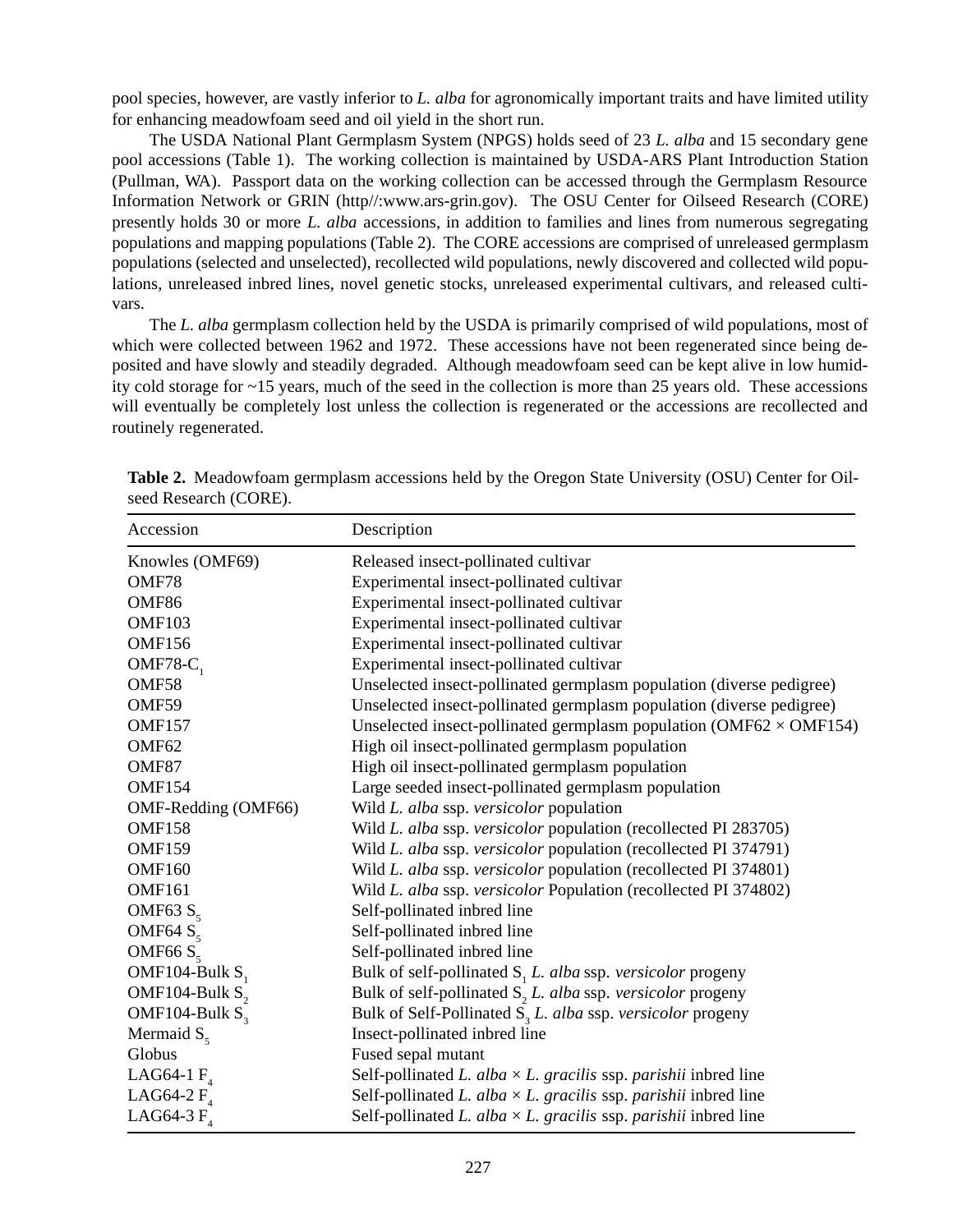There are three cultivars in the USDA and CORE collections: two *L. alba* cultivars (Foamore and Mermaid) and one *L. alba* ssp. *alba* × *L. floccosa* ssp. *grandiflora* cultivar (Floral). 'Foamore' (PI 543894) (Calhoun and Crane 1975) and 'Mermaid' (PI 601232) (Calhoun and Crane 1984; Jolliff 1986) have been released to the USDA working collection. 'Floral' (PI 562386) (Jolliff 1994) has been deposited in the USDA NPGS National Seed Storage Laboratory (Fort Collins, Colorado), but has not been released to the USDA working collection.

Many wild *L. alba* populations could be extinct. Seed of the wild *L. alba* populations collected by Dr. S.K. Jain (University of California, Davis) and his students over the years (Pierce and Jain 1977) has been lost and many of the original collection sites for *L. alba* have been disturbed by human development. *L. alba* cannot be safely preserved in situ. As noted by Knapp and Crane (1997), the site of the OMF-Redding population was destroyed by human development soon after seed was collected. Several *L. alba* populations have undoubtedly had similar fates over the last 20 years in California.

Six wild *L. alba* populations from the University of California, Davis meadowfoam collection have been used in our breeding work. We received seed samples of four wild *L. alba* ssp. *alba* populations (UC-302, UC-305, UC-308, UC-312) from Dr. Jain in 1987. These were bulked and intermated under cages at Corvallis, Oregon in 1988–89. We used the bulk population (UC-Bulk) to develop OMF58. We received seed of two additional *L. alba* accessions (UC-Sonoma and UC-Calaveras) from Dr. Jain in 1988. These accessions were intermated en masse with 21 *L. alba* accessions in an isolated field at Corvallis, OR in 1992 to develop OMF59 (Table 2). Pierce and Jain (1977) described the origin of some of the UC accessions. The geographical origins of several accessions are not known. Most of the collected diversity of *L. alba* was pooled in OMF58 and OMF59.

A census of wild populations has not been taken for many years, the number and distribution of present day wild populations is not known, and germplasm has not been systematically collected from the wild for many years. Historical records (Mason 1952; Pierce and Jain 1977; www.ars-grin.gov) show that germplasm has apparently not been collected from parts of the natural range of *L. alba*, particularly along the easterly margins of the range along the Sierra Nevada foothills.

Several *L. alba* ssp. *versicolor* populations were collected by Jimmie Crane and Daryl Ehrensing in May of 1993 from sites nears Redding, California. They collected seed from sites (populations) of four previously collected populations (PI 283705, PI 374791, PI 374801, and PI 374802) and from a new *L. alba* var. *versicolor* population (OMF-Redding or OMF66) near the other four sites. Seed of the recollected populations (OMF158, OMF159, OMF160, and OMF161) is held in the CORE meadowfoam collection (Table 2). OMF-Redding was found to be a source of self-pollinated phenotypes (Knapp and Crane 1997). Seed of OMF-Redding, OMF158, OMF159, OMF160, and OMF161 has not yet been regenerated or deposited in the NPGS working collection (Table 2).

Self-pollinated inbred lines have been developed from OMF66 and from two other wild *L. alba* ssp. *versicolor* populations (PI374791 and PI374801) (Knapp and Crane 1997). These inbred lines (OMF63-S<sub>5</sub>, OMF64-S<sub>5</sub>, and OMF66-S<sub>5</sub>) are being increased for release as enhanced germplasm. Seed of OMF63-S<sub>5</sub>, OMF64-S<sub>5</sub>, and OMF66-S<sub>5</sub> will be sent to the working collection in July of 1999. We are presently developing a diverse self-pollinated population (OMF104-Bulk) from a bulk of wild *L. alba* ssp. *versicolor* populations. Two cycles of inbreeding and mass selection for self-pollination have been completed in this population. The third cycle will be completed in 1998–99. OMF104-Bulk  $S_3$  seed will be released in July of 1999.

## **INSECT-POLLINATED GERMPLASM AND CULTIVAR DEVELOPMENT**

The development of enhanced insect-pollinated germplasm is the core of our breeding program. Aside from partially self-pollinated wild populations and strongly self-pollinated lines (Knapp and Crane 1997), most *L. alba* germplasm is allogamous and insect-pollinated and most of the genetic diversity of this species resides in insect-pollinated populations. We have primarily used recurrent mass, half-sib family, and S<sub>1</sub> family selection in these populations with a strong focus on increasing seed yield and lodging resistance.

Meadowfoam germplasm screening began in 1966 and cultivar development began in 1971 at Oregon State University. 'Foamore', the first cultivar developed for this crop, was released in 1974 (Calhoun and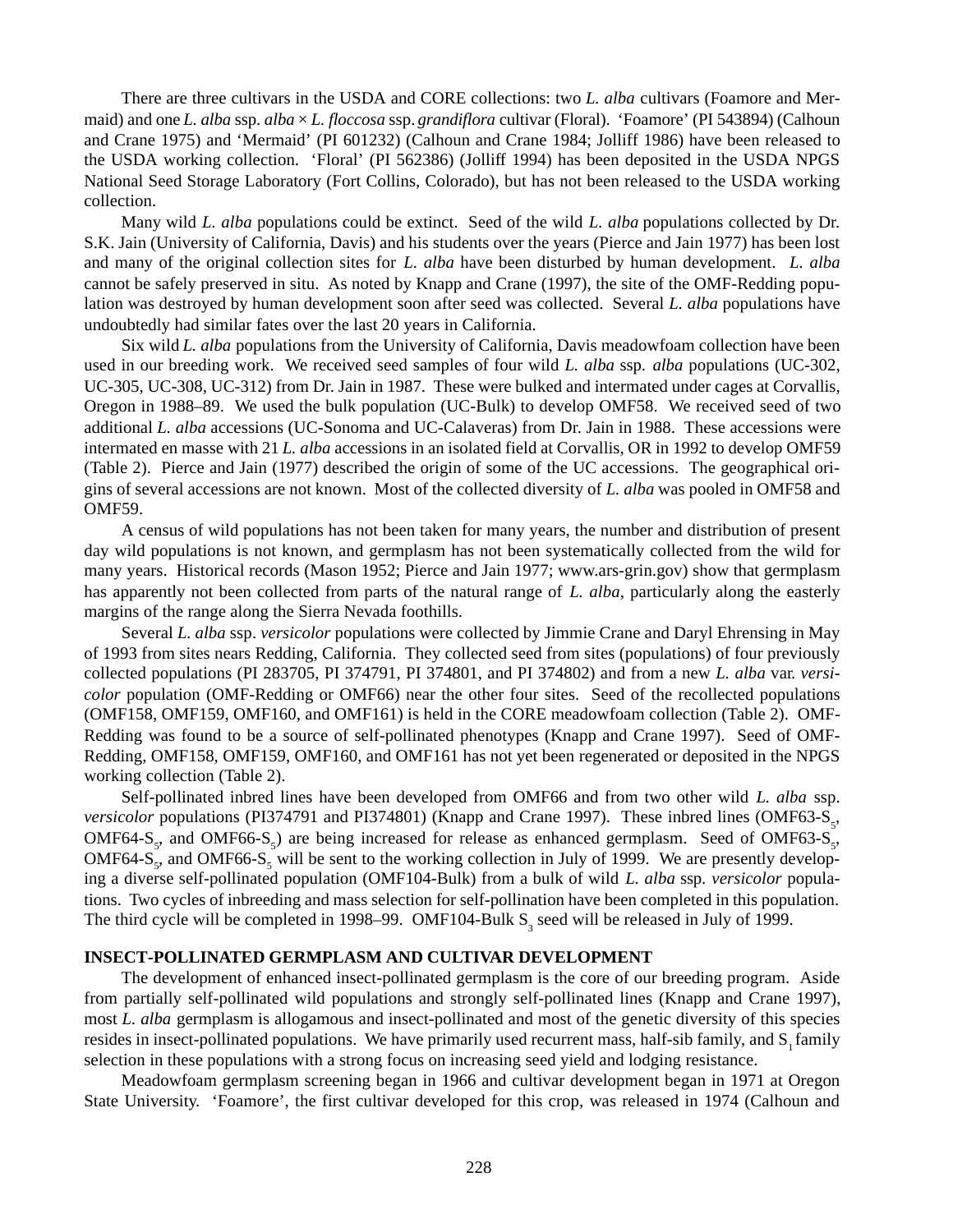Crane 1975). 'Foamore' was eclipsed by 'Mermaid' (Calhoun and Crane 1984; Jolliff 1985) and 'Mermaid' was eclipsed by 'Floral' (Jolliff 1994). 'Foamore' and 'Mermaid' were developed by mass selection for seed yield in wild *L. alba* ssp. *alba* populations, while 'Floral' was developed by mass selection for seed yield in an interspecific population (*L. alba* ssp. *alba* × *L. floccosa* ssp. *grandiflora*). All three cultivars are insect-pollinated. 'Floral' is difficult to distinguish from *L. alba* and has few if any obvious *L. floccosa* ssp. *grandiflora* traits. The latter is a diminutive species with very low biomass. 'Floral' (Jolliff 1994) was the primary cultivar grown in commercial fields in Oregon between 1993 and 1998. Over 3000 ha of 'Floral' were grown in Oregon in 1997–98. 'Foamore' and 'Mermaid' have not been grown in Oregon for several years.

Several new experimental insect-pollinated cultivars have been developed from the breeding program we initiated in 1991. 'Knowles', OMF78, and OMF86 were the first of these. 'Knowles' (tested as OSU-EXP-OMF69), a newly released insect-pollinated cultivar (Crane and Knapp 1999; Knapp and Crane 1999), was developed by one cycle of recurrent half-sib family selection for increased seed yield, seed oil concentration, and lodging resistance in OMF58. OMF78 was developed by one cycle of recurrent half-sib family selection for increased seed yield and seed oil concentration in OMF59. OMF86 was developed by two cycles of recurrent half-sib family selection for increased seed yield, seed oil concentration, and lodging resistance in OMF58. OMF78 and OMF86 have not yet been officially released.

'Knowles', OMF78, OMF8, 'Mermaid', and 'Floral' were grown in replicated yield trials at Hyslop Farm (Corvallis, OR) in 1996–97 and 1997–98. The mean seed yield of 'Floral' was 783 kg/ha versus 688 kg/ha for 'Mermaid'. The mean seed yield for 'Knowles' and OMF78 were 1,014 kg/ha and 1,016 kg/ha, respectively. The seed yields of 'Knowles' and OMF78 were significantly greater than the seed yields of 'Mermaid' and 'Floral' (LSD<sub>0.05</sub> = 83 kg/ha), but still may not be great enough to dramatically affect the price of meadowfoam oil. Over 1000 ha of 'Knowles' were planted in Oregon in October of 1998. 'Knowles' and OMF78 are presently being tested at four sites in the western US (Davis, California; Medford and Corvallis, Oregon; and Mt. Vernon, Washington).

OMF86 has the strongest upright growth habit and the greatest lodging resistance of any cultivar we have developed or tested thus far. The seed yield of OMF86 was not significantly different from Knowles in 1996–97 (1,222 versus 1,200 kg/ha), but was significantly less than Knowles in 1997–98 (713 versus 829 kg/ ha) (LSD<sub>0.05</sub> = 83 kg/ha). Because of this, OMF86 may not be released as a new cultivar.

The first wave of new cultivars will undoubtedly have short commercial lives and be rapidly superceded by other new cultivars (OMF156 and others). The cultivar replacement process is especially dynamic in meadowfoam because of the short breeding history of this crop. Even though self-pollinated cultivars have tremendous appeal and commercial promise, insect-pollinated germplasm and cultivars are the cornerstone of our breeding program and the development of insect-pollinated cultivars is presently more advanced than the development of self-pollinated cultivars.

## **SELF-POLLINATED CULTIVAR DEVELOPMENT**

The self-pollinated germplasm described earlier lacks many of the traits necessary for commercial production (Knapp and Crane 1997; Crane and Knapp 1999), e.g., OMF63-S<sub>5</sub>, OMF64-S<sub>5</sub>, and OMF66-S<sub>5</sub> grow flat and produce less seed than elite insect-pollinated *L. alba* cultivars. Several new self-pollinated inbred lines have been developed from crosses between insect-pollinated *L. alba* ssp. *alba* cultivars (e.g., 'Knowles') and self-pollinated *L. alba* ssp. *versicolor* lines (e.g., OMF64). Some of these lines may be released as enhanced germplasm or cultivars. With further development, self-pollinated cultivars might significantly impact the meadowfoam industry by reducing production costs (honeybee hive rentals) and increasing the stability of seed yields across years.

Meadowfoam seed yields tend to be volatile across years. Poor honeybee pollination, rightly or wrongly, is routinely blamed for low seed yields. Oregon growers experienced some of this volatility the last two years. The mean seed yield of all cultivars in our yield trial was significantly greater (LSD<sub>0.05</sub> = 45 kg/ha) in 1996–97 than 1997–98 (1,094 kg/ha versus 654 kg/ha). Similar seed yields were produced in commercial fields in those years. The yield decline in 1997–98 was partly blamed on poor pollination. Although pollination undoubtedly plays a role in seed yield volatility across years, there are no experimental data that directly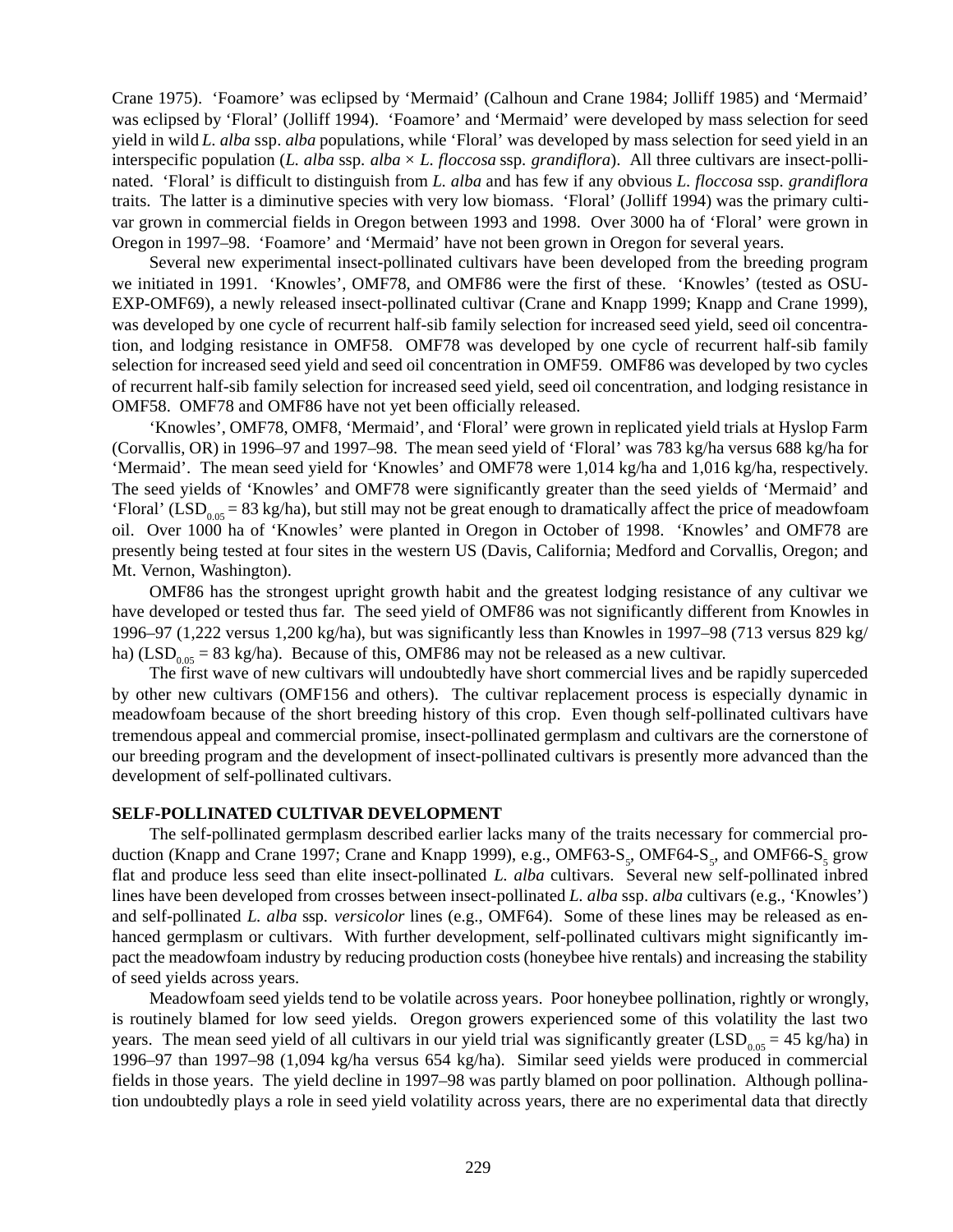incriminate pollination as the primary cause of low seed yields. Yield tests of insect- and self-pollinated cultivars across years should shed light on this. If poor pollination is the primary problem, then self-pollinated cultivars should experience less seed yield volatility across years than insect-pollinated cultivars.

#### **BREEDING BASICS**

As note earlier, *L. alba* is self-compatible and predominantly allogamous (Jain 1978; Brown and Jain 1979). Although naturally self-pollinated progeny are found in certain wild *L. alba* ssp. *versicolor* populations (Knapp and Crane 1997), most populations lack self-pollinated progeny and strongly self-pollinated progeny have not been found in wild (unselected) populations. The frequency of self-pollinated progeny among  $F<sub>2</sub>$ progeny from crosses between self- and insect-pollinated lines is very low (unpublished data) because the self-pollinated phenotype (seeds per flower) is a function of two threshold traits (protandry and heterostyly). The genetics of self-pollination are poorly understood in meadowfoam. Molecular breeding experiments are underway in our laboratory to dissect the genetics of self-pollination. We suspect that the genetics are complex and that two or more quantitative trait loci (QTL) underlie phenotypic differences for self-pollination, heterostyly, and protandry.

The versatility of the mating system of meadowfoam means that diverse breeding methods and schemes can be employed. We have used several breeding methods to develop the germplasm described in this review: recurrent mass and family selection and backcross breeding in insect-pollinated populations and backcross, pedigree, single seed descent, and bulk breeding in crosses between self- and cross-pollinated lines. We used recurrent half-sib family selection for early breeding experiments so that families could be grown in large plots  $(2 \times 7 \text{ m})$  for direct combining. Half-sib seed can be easily produced on field grown plants spaced 1 m or more apart in isolated nurseries. Such plants typically yield 15 to 45 g of seed  $(-1,500)$  to 4,500 seeds per family). This is sufficient to plant one or two replications per family in  $2 \times 7$  m plots. Individual plants do not produce enough seed to test families in more than one year or location in  $2 \times 7$  m plots, so one cycle of selection is typically completed with families tested in one year and one location. We test families in nonisolated fields and produce selected populations by bulking remnant seed of selected families.

We have begun using  $S_1$  rather than half-sib family recurrent selection in insect-pollinated populations. This switch was made for a few reasons. First, half-sib family seed must be produced on spaced plants in field isolations, whereas  $S_1$  family seed can be produced in the greenhouse. Selected  $S_1$  families are intermated under cages in the field, thus circumventing the need for a field isolation. Second,  $S<sub>1</sub>$  family selection should produce greater gains from selection than half-sib family selection. The  $S_1$  family selection cycle is longer than the half-sib family selection cycle (three versus two years), but the theoretical gains are greater for the former. Third, the process of developing  $S<sub>1</sub>$  families is a natural starting point for discovering and selecting novel phenotypes and developing inbred lines. We produce  $S_1$  family seed in screened greenhouses by manually pollinating individual flowers within a plant with cotton swabs. Numerous flowers on a single plant can be pollinated in one to two minutes. The process of selfing a plant typically spans eight to 12 days with repeat pollinations every two to three days. We typically produce  $100$  to  $200$  S<sub>1</sub> seeds per plant. This is enough seed to plant two rows 2 m long. We bulk harvest  $S<sub>1</sub>$  plots with a forage harvester and thresh the seed with a stationary thresher.

Developing inbred lines is straightforward in meadowfoam. We have developed and are developing several inbreds for breeding and genetics experiments by manually selfing greenhouse grown plants. Many meadowfoam populations are depressed by inbreeding and lines are frequently lost in inbreeding experiments (Jain 1976, unpubl. data). We have observed inbreeding depression in several *L. alba* ssp. *alba* populations. Some *L. alba* ssp. *versicolor* populations, however, seem to have no genetic load (Knapp and Crane 1997), e.g., inbreeding coupled with selection for increased self-pollination led to increased fecundity in OMF64. The effects of inbreeding and heterosis needs to be systematically and intensively studied in the self- and cross-pollinated gene pools of meadowfoam. Meadowfoam is an excellent candidate for hybrid seed production; however, a system for producing hybrid seed has not been discovered or developed for this crop. With such a system, single-cross hybrids could be produced between self-pollinated inbred lines, thereby shortcircuiting inbreeding depression and producing simultaneous gains from self-pollination and heterosis. The development of a hybrid seed production system would have a revolutionary impact on meadowfoam.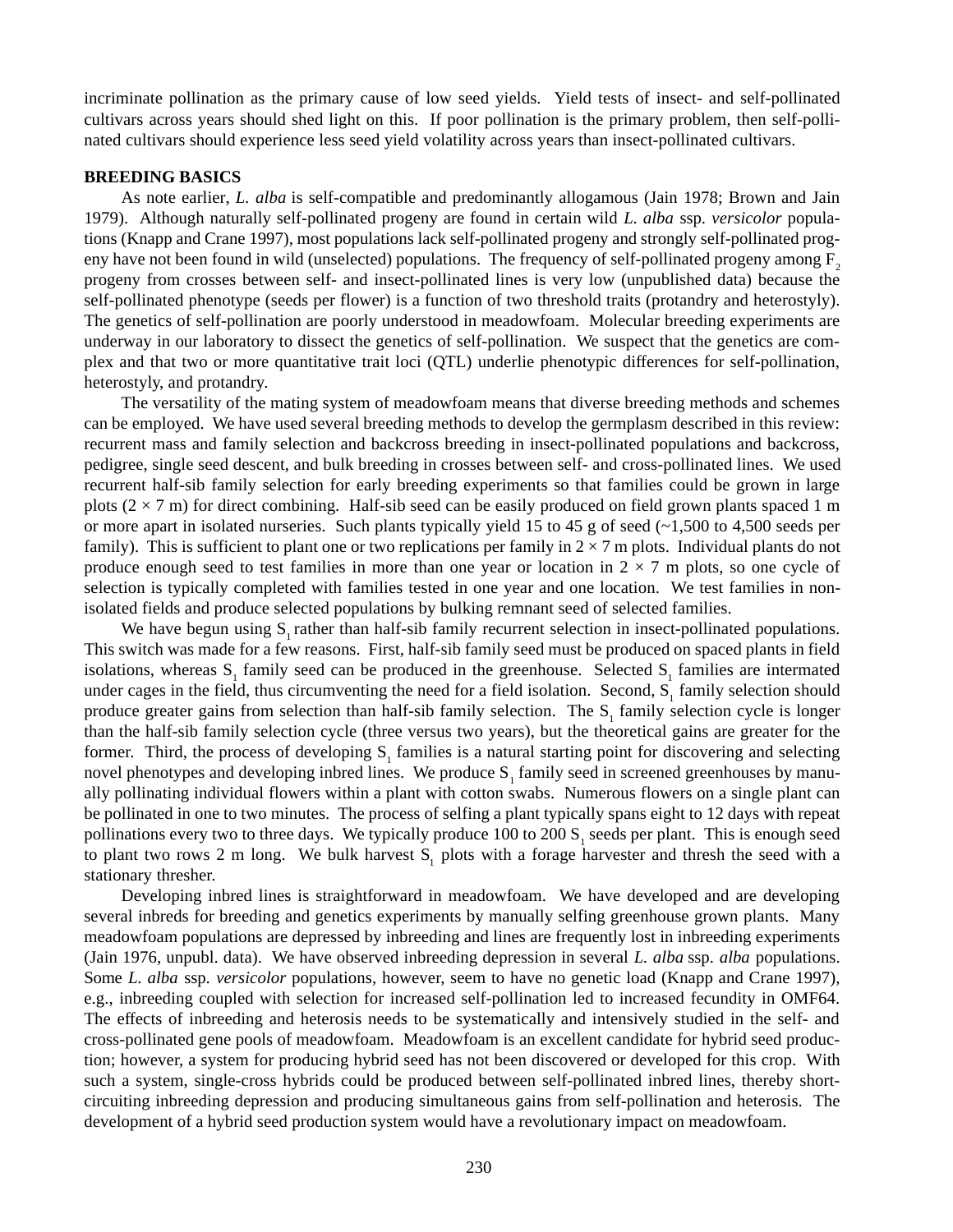Crosses are easily produced in meadowfoam. We emasculate flowers one day before buds break and typically pollinate emasculated flowers one to two days later. Anthers are excised using forceps. The seed to seed generation time for greenhouse grown plants ranges from 120 to 150 days. We typically complete three generations per year in the greenhouse. One of the keys to speeding up the greenhouse cycle is rapidly germinating freshly harvested seed. Meadowfoam seed typically must be after-ripened for one month before a new generation can be started; however, we discovered that freshly harvested seed, when heat treated, can be immediately germinated. Physiologically mature seeds are held at 50°C for 48 h to break dormancy. This trick reduces the seed to seed generation times by three months over the course of one year.

We have had situations where we needed to field test segregating backcross progeny (e.g.,  $BC_1S_1$  progeny) for pre-anthesis traits and backcross to the recurrent parent. Because producing crosses in the field is difficult and impractical, we grow the recurrent parent in the greenhouse so that the field and greenhouse generations will nick. Stems of flowering plants are collected from field grown plants. The cut stems are placed in water in the greenhouse and pollen is harvested from flowers as they open and the anthers dehisce. We have produced crosses from flowering stems held this way for one to five days in the greenhouse. The females, of course, must planted ahead so that they nick with field grown male plants. We have not developed or tested a protocol for storing meadowfoam pollen.

#### **KEY AGRONOMIC PROBLEMS AND PRODUCTION BARRIERS**

The most serious pest of meadowfoam in Oregon is *Scaptomyza*, a fruit fly that bores into developing buds and crowns, thereby destroying seed or whole plants. The taxonomy of this pest is unclear. Glenn Fischer and Daryl Ehrensing at OSU are studying the life cycle, control, and integrated management of *Scaptomyza* and have developed promising control measures. Floral, Knowles, and several other cultivars are susceptible to *Scaptomyza*. We attribute some of the seed yield decline for all cultivars and the very low seed yield of 'Floral' in our 1997–98 yield trial to *Scaptomyza* damage. *Scaptomyza* damage was severe in our 1997–98 yield trial (Hyslop Farm, Corvallis, Oregon) and tends to be more severe on our experiment farm than elsewhere. This situation undoubtedly exists because meadowfoam, although rotated, is continuously grown within the confines of the experiment farm.

As stated earlier, resistance or tolerance to *Scaptomyza* has been found in OMF78. We developed an experimental insect-pollinated cultivar (OMF156) from *Scaptomyza* tolerant half-sib families and are increasing this cultivar for further tests. The genetic basis for resistance is not known. The biology, control, and genetics of resistance to *Scaptomyza* must be further elucidated to help avert losses to this pest.

As noted earlier, poor pollination of insect-pollinated cultivars is frequently cited as one of the key factors underlying low seed yields in meadowfoam. The perception is that seeds yields are diminished when the weather for pollination is unsatisfactory or when honeybees are not optimally managed. This has been the driving force behind the development of self-pollinated cultivars. The first self-pollinated cultivars are being increased for testing in 1998–99. The cost of producing meadowfoam should be significantly lower for selfversus insect-pollinated cultivars (honeybee rentals typically comprise 30% to 35% of the cost of production). If seed yields are comparable for self- and insect-pollinated cultivars, then the release and commercial production of self-pollinated cultivars should decrease production costs and meadowfoam oil prices.

The commercial development of meadowfoam has been limited by the growing conditions under which this crop thrives. The Willamette Valley of Oregon (45°N and 123°W) seems to be ideal for producing meadowfoam. Several traits and factors listed below underlie the narrow ecological niche of this crop.

- 1. Meadowfoam (specifically *L. alba*) grows naturally in riparian habitats (vernal pools) in northern California (Mason 1952). The crop tolerates and thrives in saturated soils. Many Willamette Valley soils are saturated from late November to early April or later. Soil drying is typically coupled with increased ambient air and soil temperatures in the Willamette Valley. These factors accelerate flower and fruit develop and senescence. The long wet growing season and dry harvest season in the Willamette Valley are ideal for meadowfoam.
- 2. Meadowfoam thrives in cool weather (growing temperatures between 4° and 16°C), but is typically killed by ambient air temperatures below 5°C for prolonged periods (more than four days). We speculate that meadowfoam lacks frost tolerant and winter hardy types, but concede that the germplasm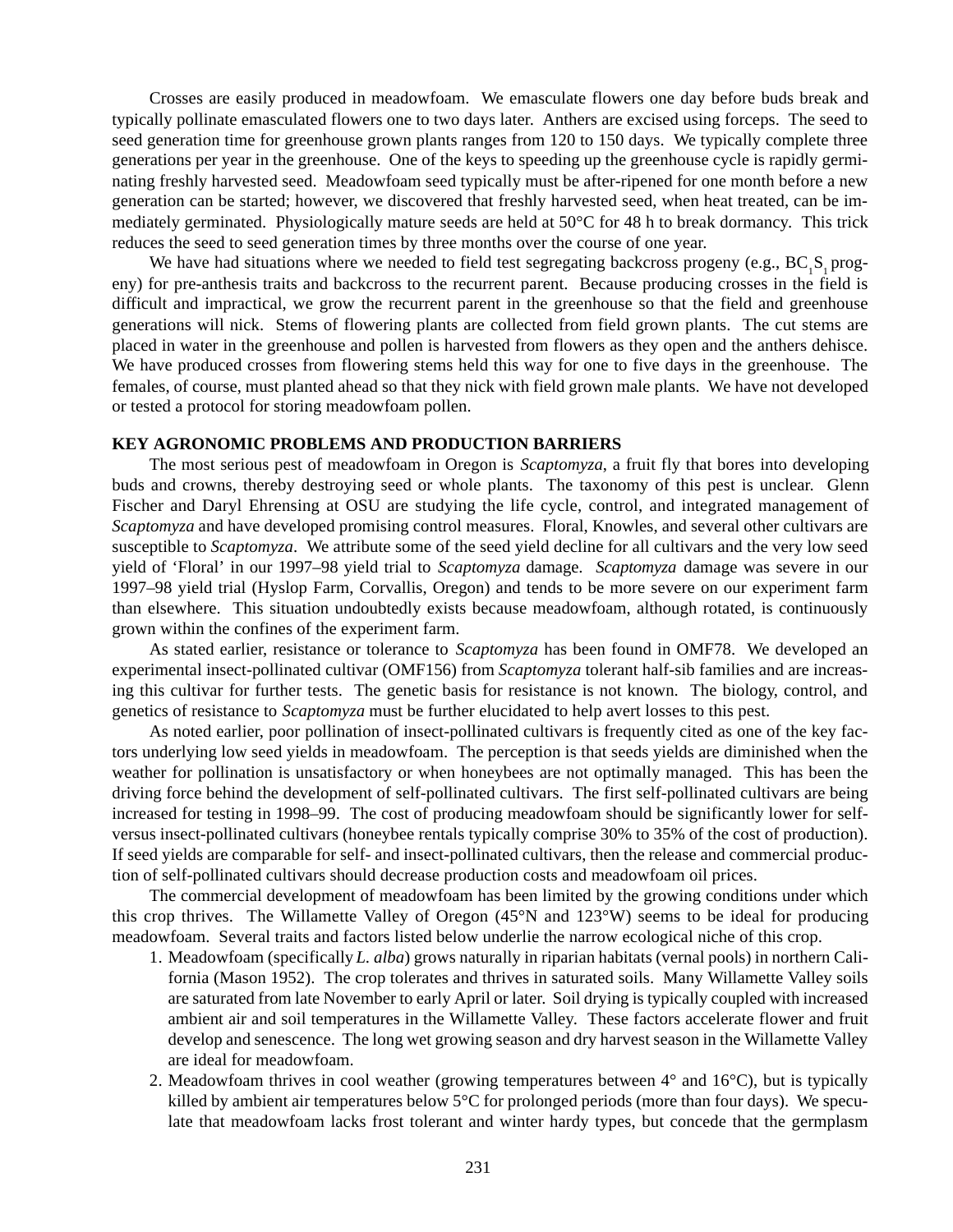collections have not been systematically screened for either trait. The development of winter hardy cultivars would dramatically expand the range of production for this crop.

- 3. Meadowfoam can be sown as a spring annual to circumvent winter damage, but the growing season is dramatically compressed and seed yields are typically very low. There is certainly no harm in experimenting with spring or summer planting, but be prepared for failure.
- 4. Seed dormancy restricts planting to soil temperatures below 15°C (Toy and Willingham 1966, 1967). Secondary dormancy is induced when fully imbibed seeds are planted in soils warmer than 16°C (Toy and Willingham 1967). Selection for non-dormancy has not been done in meadowfoam, the genetic basis for seed dormancy is not known, and germplasm has not been screened for non-dormant phenotypes. We speculate that nothing can be gained by planting earlier (via the development of cultivars lacking secondary dormancy) without developing heat tolerant cultivars. Oregon farmers typically have no difficulty planting meadowfoam in early October after soils temperatures have cooled to 15°C or lower.

### **REFERENCES**

- Bagby, M.O., C.R. Smith, T.K. Miwa, R.L. Lohmar, and I.A. Wolff. 1961. A unique fatty acid from *Limnanthes douglasii* seed oil: the  $C_{22}$  diene. J. Am. Oil Chem. Soc. 26:1261–1265.
- Brown, C.R. and S.K. Jain. 1979. Reproductive system and pattern of genetic variation in two *Limnanthes* species. Theor. Appl. Genet. 54:181–190.
- Brown, C.R., H. Hauptli, and S.K. Jain. 1979. Variation in *Limnanthes alba*: a biosystematic survey of germplasm resources. Econ. Bot. 33:267–274.
- Calhoun, W. and J.M. Crane. 1975. Registration of 'Foamore' meadowfoam. Oregon Agr. Exp. Sta., Corvallis.
- Calhoun, W. and J.M. Crane. 1984. Registration of 'Mermaid' meadowfoam. Oregon Agr. Exp. Sta., Corvallis.
- Crane, J.M. and S.J. Knapp. 1999. Registration of 'Knowles' meadowfoam. Crop Sci. (in press).
- Dole, J.A. and S.K. Jain. 1992. Genetics of the new crop genus *Limnanthes*. I. Five morphological marker loci in *L. alba* × *L. gracilis* progenies. Plant Breed. 109:198–202.
- Earle, F.R., E.H. Melvin, L.H. Mason, C.H. van Ettan, and I.A. Wolff. 1959. Search for new industrial oils. I. Selected oils from 24 plant families. J. Am. Oil Chem. Soc. 36:304–307.
- Gentry, H.S. and R.W. Miller. 1965. The search for new industrial crops. IV. Prospectus of *Limnanthes*. Econ. Bot. 19:25–32.
- Higgins, J.J., W. Calhoun, B.C. Willingham, D.H. Dinkel, W.L. Raisler, and G.A. White. 1971. Agronomic evaluation of prospective new crop species. II. The American *Limnanthes*. Econ. Bot. 25:44–54.
- Isbell, T.A. 1997. Development of meadowfoam as an industrial crop through novel fatty acid derivatives. Lipid Technol. 9:140–144.
- Jain, S.K. 1976. Evolutionary studies in the meadowfoam genus *Limnanthes*: an overview. p. 50–57. In: S.K. Jain (ed.), Vernal pools: Their ecology and conservation. Inst. Ecol., Univ. CA, Davis.
- Jain, S.K. 1989. Domestication of *Limnanthes* (meadowfoam) as a new oil crop. p. 121–134. In: A. Micke (ed.), IAEA Monograph, Vienna, Austria.
- Jain, S.K. 1978. Breeding systems in *Limnanthes alba*: several alternative measures. Am. J. Bot. 65:272– 275.
- Jain, S.K. and E.H. Abuelgasim. 1981. Some yield components and ideotype traits in meadowfoam, a new industrial crop. Euphytica 30:437–443.
- Jain, S.K., R.O. Pierce, and H. Hauptli. 1977. Meadowfoam: Potential new oil crop. Calif. Agr. 31:18–20.
- Jolliff, G.D. 1986. Plant variety protection certificate (#8500166) for Mermaid meadowfoam. U.S.D.A., Washington, D.C.
- Jolliff, G.D. 1994. Plant variety protection certificate (#9200257) for Floral meadowfoam. U.S.D.A., Washington, D.C.
- Knapp, S.J. and J.M. Crane. 1995. Fatty acid diversity of Section Inflexae *Limnanthes* (meadowfoam). Industrial Crops Prod. 4:219–227.